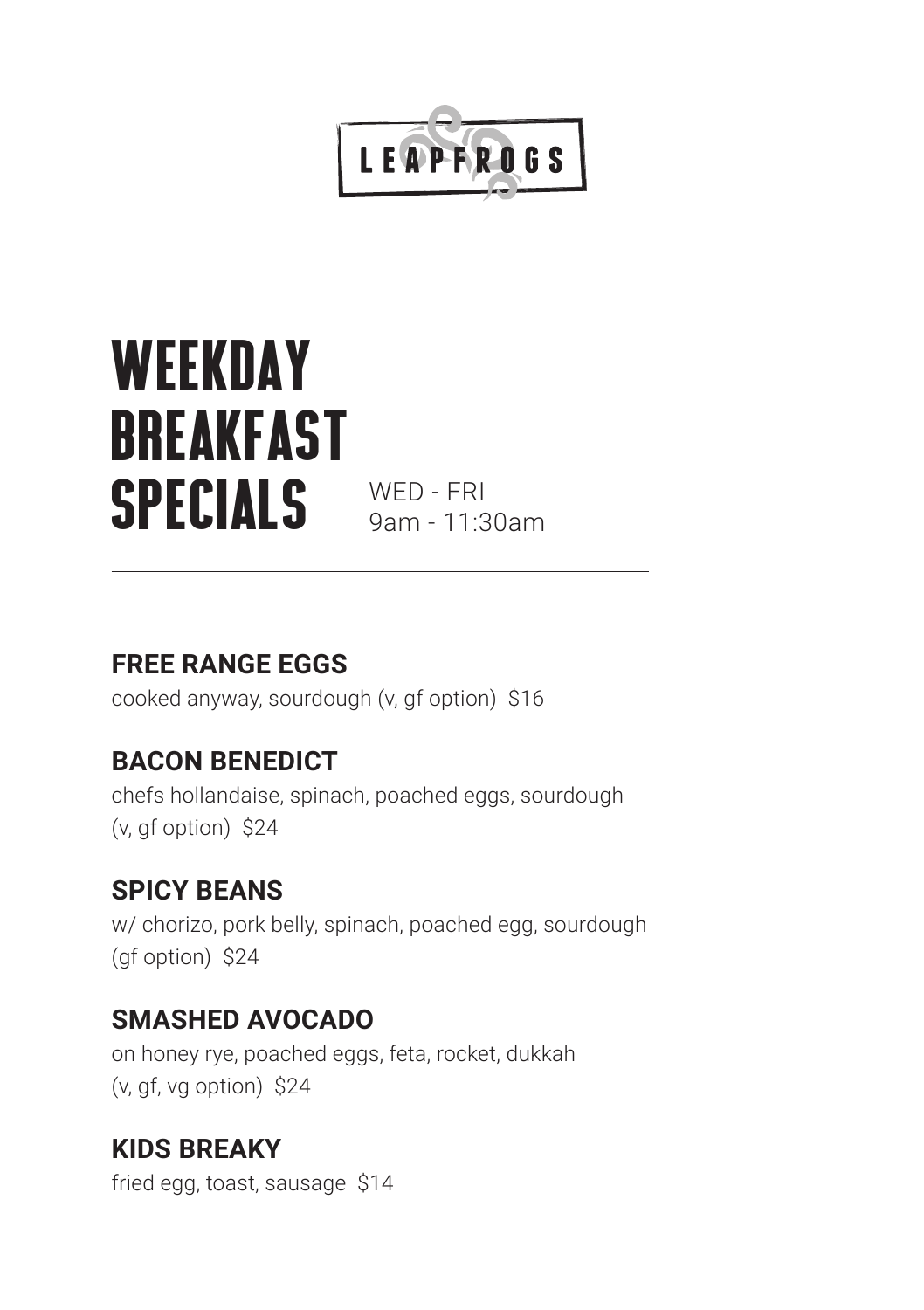#### **HOT DRINKS**

| <b>Short Black Espresso</b>                  | \$3.5       |
|----------------------------------------------|-------------|
| Flat White, Latte, Cappuccino,<br>Long Black | <b>S4.4</b> |
| <b>Assorted teas</b>                         | S4.4        |
| Long Macchiato                               | \$5         |
| <b>Hot Chocolate or White Chocolate</b>      | Ŝ5          |
| Mocha or White Chocolate Mocha               | Ŝ5          |
| Chai Latte, Vienna, Affogato                 | \$5.5       |
| Baby Chino w/ marshmallows                   | S2.5        |

#### **EXTRAS**

Additional shot of coffee \$1

Mug upgrade \$1.3

Soy, Almond, Oat, Lactose-Free \$1

Glass

#### **SOFTIES + JUICE**

| Pepsi/Max, Lemonade, Solo, Sunkist  | Ŝ6               |
|-------------------------------------|------------------|
| Lemon, lime & bitters               | S <sub>6.5</sub> |
| Orange, apple, pineapple, cranberry | Ś6               |
| Sparkling (Schweppes) or still      | \$4 300ml        |

#### **COLD PRESSED JUICE**

| Apple                              | S9 |
|------------------------------------|----|
| Orange                             | S9 |
| <b>Watermelon &amp; Strawberry</b> | S9 |

#### **MILKSHAKES**

Chocolate, strawberry, banana, spearmint, caramel, iced chocolate, vanilla, coffee or mocha \$8.5

```
ADD FRESH WHIPPED CREAM $1
```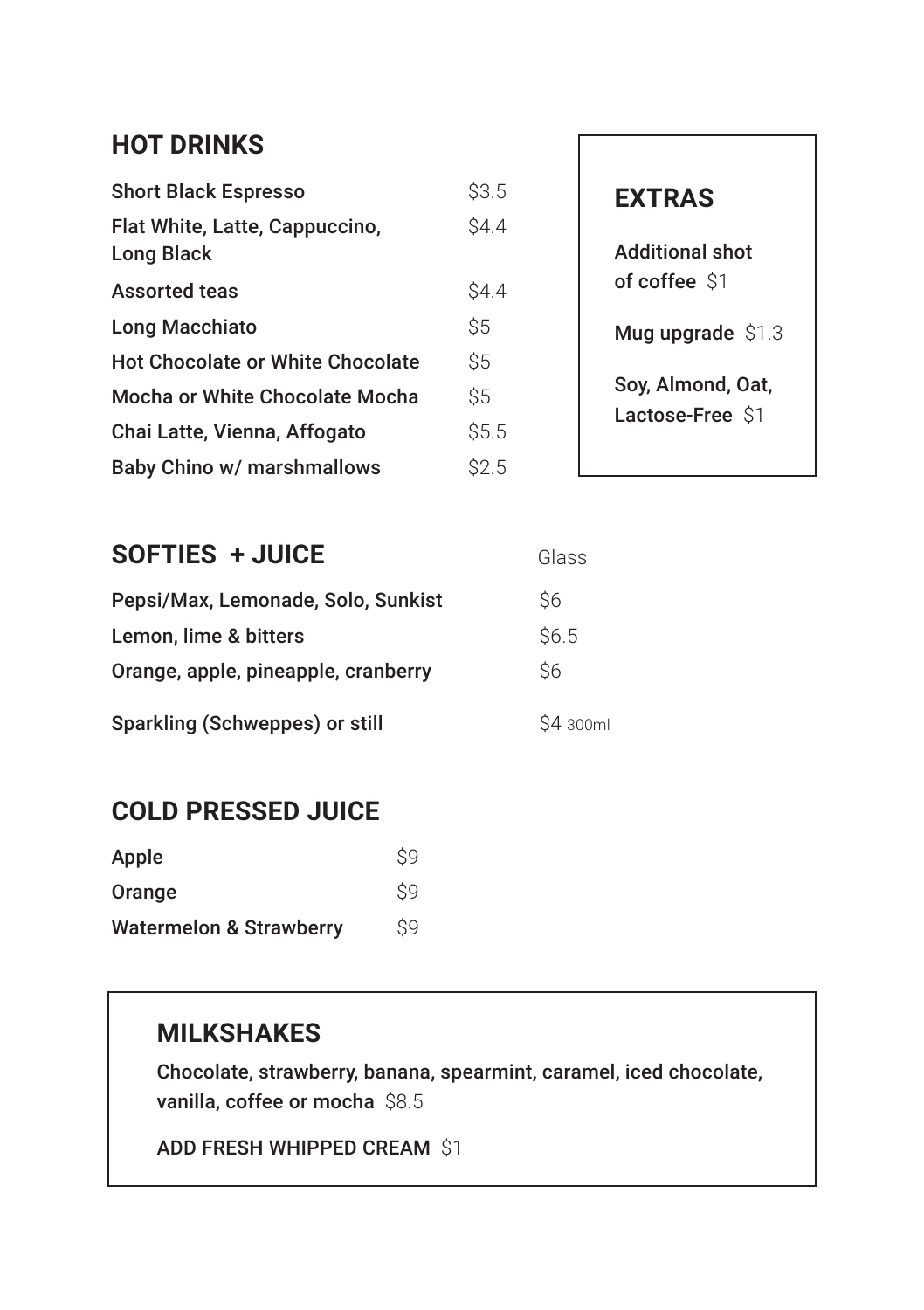# LET'S DO LUNCH WED-FRI

#### **HAND-CUT CHIPS**

w/ homemade aioli (v, gf, vg option) \$12

#### **ASIAN CHICKEN SALAD**

asian leaves, charred pineapple, mint, coriander, peanuts, crunchy noodles, satay dressing \$27

#### **LAMB BURGER**

cheddar, beetroot relish, baby cos, tomato, egg & aioli w/ chips (chef recommends bacon + \$4) \$26

#### **VEGE BURGER**

grilled halloumi, portobello mushroom, red pepper, rocket, coriander pesto, aioli w/ chips (v, gf, vg option) \$26

#### **STEAK SANGA**

lettuce, tomato, onion jam, swiss cheese, aioli, panini bread w/ chips (gf option) (chef recommends bacon + \$4) \$28

#### **LEAPFROGS BEER BATTERED FISH & CHIPS,**

pickled onions, tartare sauce \$28

### **KINS FAVS** UNDER

**KIDS PASTA** Italian tomato & basil sauce w parmesan (v) \$15 **CHICKEN TEMPURA** nuggets w chips \$15 **CHEESE BURGER** tomato sauce w chips \$15